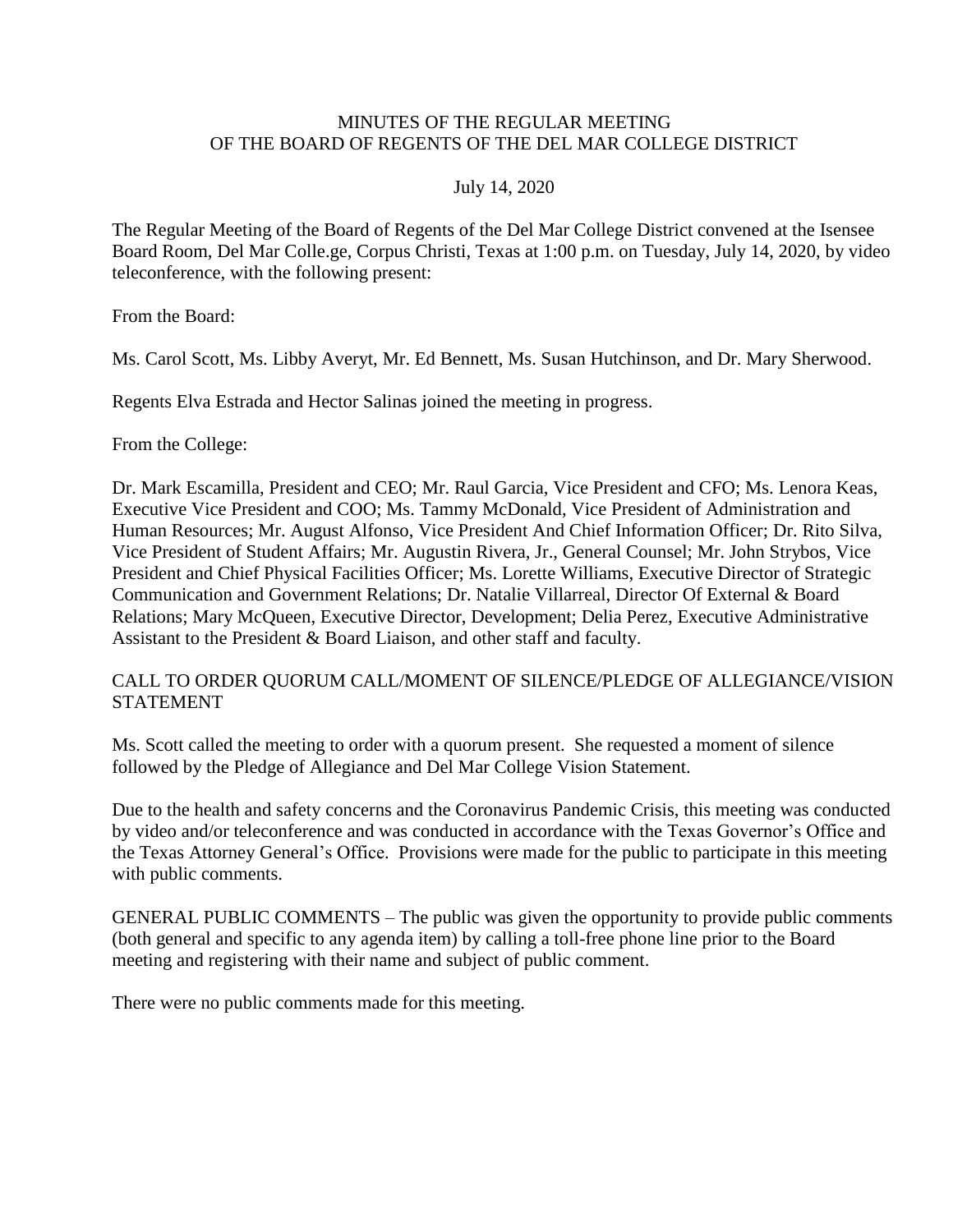| (Goal 4: Learning Environment) |  |  |
|--------------------------------|--|--|

- President Escamilla provided an update regarding Del Mar College's restricted accessibility status and stated that the College is in Return-to-Campus Phase II. He reiterated that the health and safety of the students, staff and employees remains the top priority. Del Mar College employees have been asked to work from home, if possible and Summer II courses have been adjusted due to the rise of COVID-19 positive cases in our community.
- Summer graduation will be held on Friday, August 14, 2020 at 7:00 p.m. and will be broadcast on the College's Facebook and YouTube channels. The ceremony will be a virtual graduation and there are already 381 applicants for the summer graduation.

# STAFF REPORTS:

• Return to Campus Committee Update...Ms. Lenora Keas and Ms. Tammy McDonald *(Goal 3: Academic Preparedness and Student Learning)*

Ms. Tammy McDonald provided an overview of the Return to Campus Plan (RTC) Operating Under COVID-19 Conditions. The purpose of the RTC is to assist with ongoing, college-wide COVID-19 planning and response efforts. The RTC Committee consists of the Return to Campus Planning Team and a Return to Campus Advisory Committee that assists the RTC Team and includes Faculty Council, Student Government, Exempt Council, Non-exempt Council, Chairs Council, Library Services, Planning/IE and Safety Committee. The RTC Committee reviews and discusses campus health and safety protocols from all local, state, and federal guidelines as well as Orders from Governor Abbott, County Judge Canales, THECB, Center for Disease Control, and local medical specialists. The review and discussions developed the processes for the Campus RTC protocols with the health and safety of all accessing campus as the primary focus.

Ms. McDonald discussed details about the RTC processes for student, faculty, and staff.

Ms. Keas discussed the RTC process for employees and their work area requirements including meetings. Departments will continue planning and implementing on site transition with staggered start times, rotated schedules, and continue to work remotely. Changes and modifications will be implemented accordingly as conditions within the College and community evolve. Ms. Keas further discussed the College's Return-to Campus Plan Health and Safety protocols and implementation dates.

To assist with COVID-19 related expenses, the College has identified available financial resources including the CARES Act, FEMA Grant, and Family First Act.

College Relations helped with developing the framework for the College's Return to Campus Plan.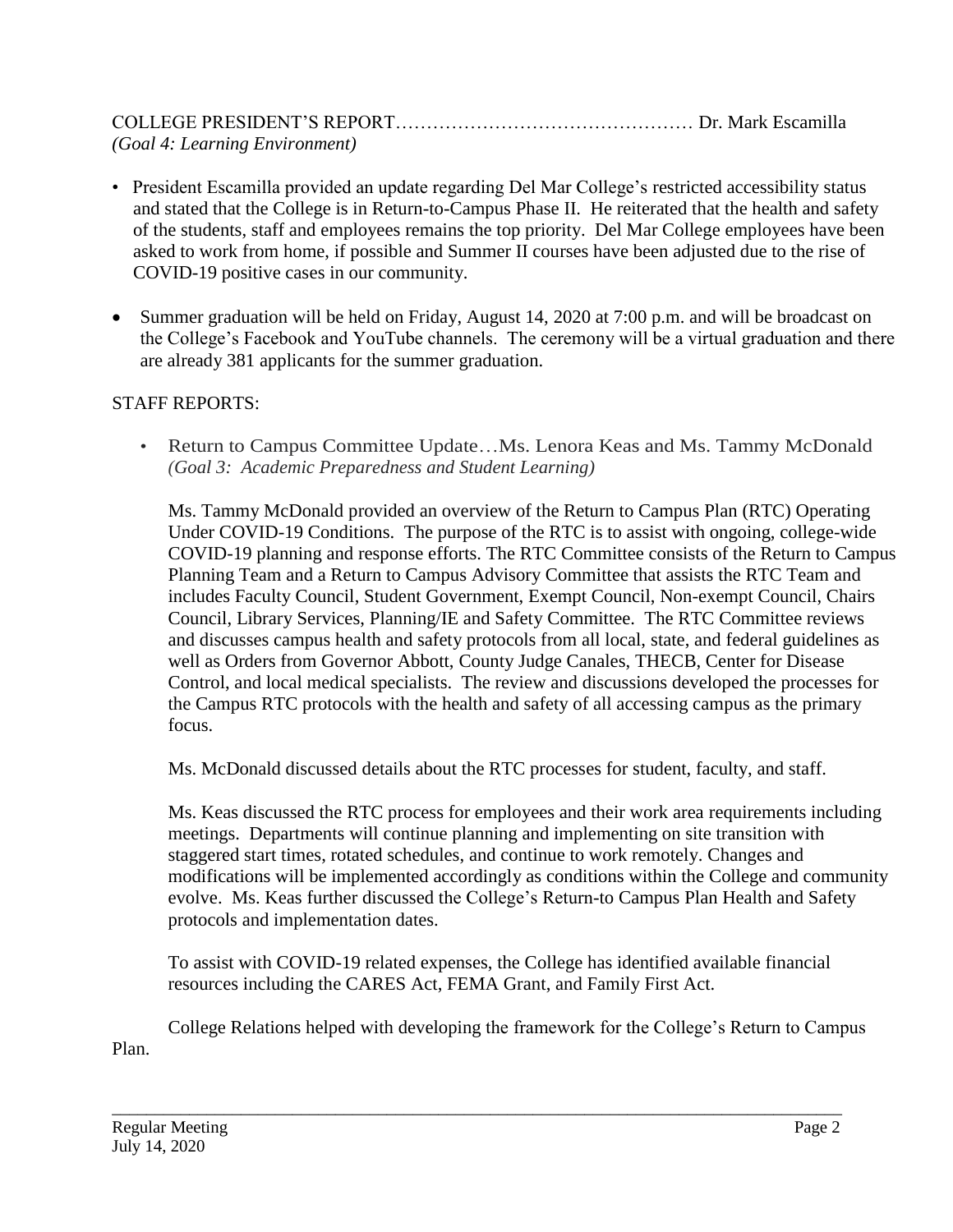Ms. McDonald, Ms. Keas and Dr. Escamilla responded to questions from the Board.

• Risk Management Reserves…………………………………………….Mr. Raul Garcia *(Goal 6: Financial Effectiveness and Affordability)*

Dr. Escamilla began by stating that the Risk Management Reserves fund came up as a result of the COVID-19 pandemic crisis and will be folded into the FY 2021 budget to be used for the current crisis, and also the impending results our economy will be facing in the next biennium.

Mr. Garcia stated that Del Mar College is in the midst of a two-prong crisis. First the health and safety of students and employees due to the COVID-19 pandemic and second, the recession and related financial implications that may continue through the end of FY 2025. The object is to maintain a \$5 to \$7 million risk management reserve throughout the crisis.

Mr. Garcia provided detailed information relating to a financial resource risk assessment completed by the College which contained risks that could potentially erode the College's liquidity levels during the duration and following the crises.

Dr. Escamilla stated that these plans are part of the Financial Stabilization Plan for the College for the next two years.

Mr. Garcia and Dr. Escamilla responded to questions from the Board of Regents.

• Budget Report Update for Fiscal Year 2020-2021…………………….Mr. Raul Garcia *(Goal 6: Financial Effectiveness and Affordability)*

Today's budget presentation was facilitated by Mr. Garcia, Dr. Catherine West, Mr. John Johnson and Ms. Jackie Landrum; they provided included detailed information on:

- Strategic Plan Initiatives: Goal One, Completion: \$172K for 2020, Goal Two, \$140K for 2020; Recruitment and Persistence; Goal Four, Learning Environment: \$1M for 2020 and \$1.9M for 2021; and Goal Five, Workforce Development, Community Partnership and Advocacy: \$368K for 2020 and \$160K for 2021; Goal Three, Academic Preparedness and Student Learning, ERP – Campus Management System \$4.2M; Goal Four, Learning Environment: \$9.85M: Southside campus FF&E; Goal Six, Financial Effectiveness and Affordability: approx. \$9M, Risk Reserve Fund Mr. Garcia provided detailed information relating to the amounts allocated for each goal.
- Operating Revenue Budget: Preliminary Revenue Assumptions including Tuition and Fees, Tax Assumptions, and State Appropriations. Total projected revenues for FY 2020-2021 \$107,876,641 (same as last FY). Property Tax: FY 2020 - \$465, FY 2021 - \$478, based upon 2020 average taxable homestead value of \$172,000. FY 2021 Revenues: M&O \$58,222,474, Debt \$23,476,669, for a total of \$81,699,143. FY 2021 combined tax rate of 0.288436/\$100.
- Operating Expense Budget: FY 2021 total salaries and benefits = \$80,287,230, FY 2020 total salaries and benefits = \$79,322,117, increase of \$965,113, 1% change. Total non-salary expenses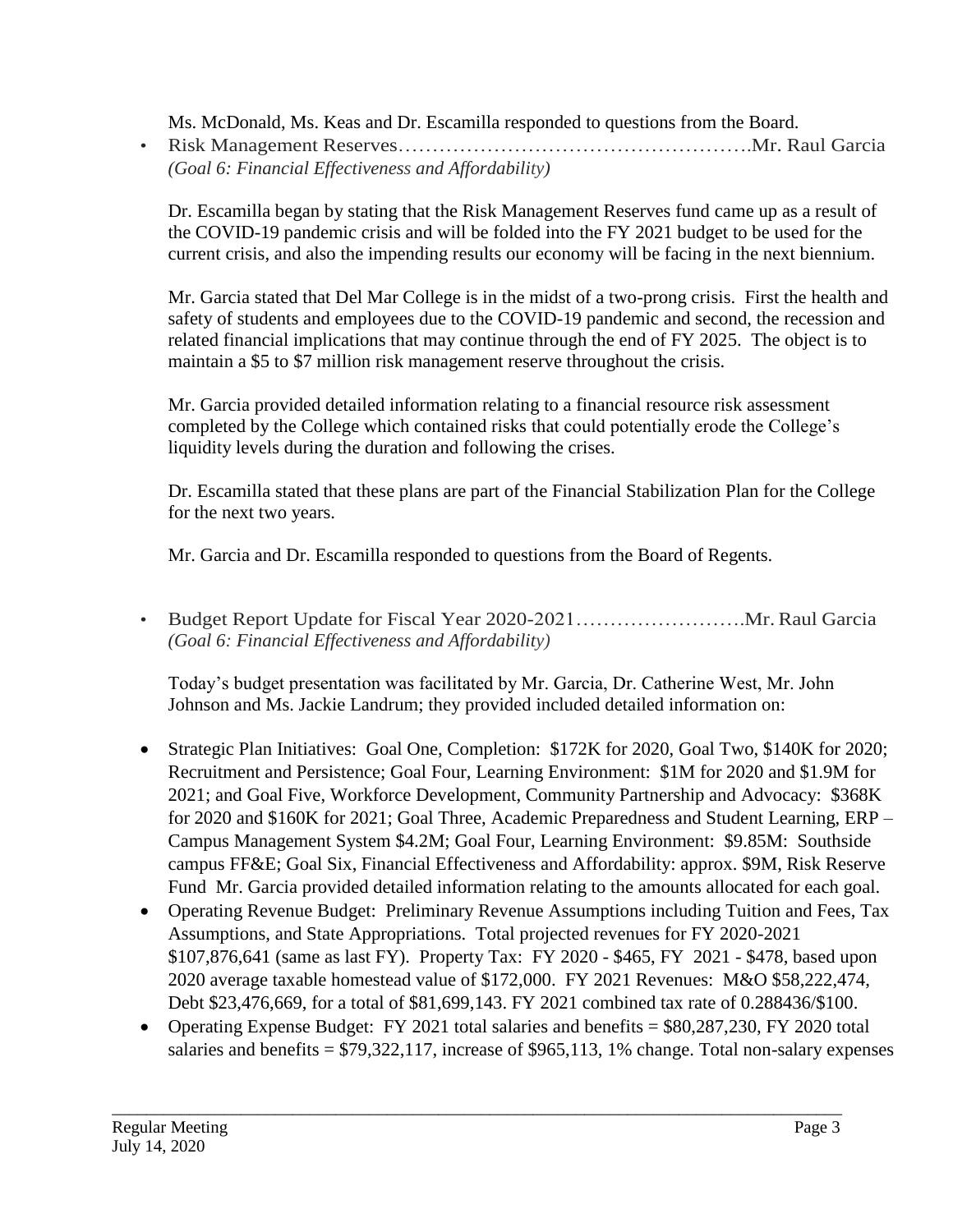for FY 2021 \$23,020,261, FY 2020 \$23,984,574, decrease of \$964,313. -4% change. Total expenditures for FY 2020: \$107,876,641 (same as last year).

 Five Year Financial Outlook: Review of 5-year financial forecast for revenues and expenses for FY 2021-2025.

The presentation also included the budget timeline and process calendar.

Dr. West, Mr. Garcia, Mr. Johnson, Ms. Landrum, and Dr. Escamilla responded to questions from the Board of Regents.

• Electric Service Contract Update……………..……………………..Mr. Raul Garcia *(Goal 6: Financial Effectiveness and Affordability)*

Mr. Garcia provided a history of electricity usage and presented information regarding the new electrical service contract for all campuses and locations except the Northwest Center. Traditions Energy is the College's utility advisor through the US Community's Cooperative Purchasing Program and assisted the College in obtaining competitive bids from various electricity suppliers. TXU Energy stood out with an 84-month contract at a reduced rate of 0.3 cents per kilowatt hour. This amount represents a 30% reduction from the current contract rate of 0.5 cents per kilowatt hour. This will save the College an estimated \$500,000 per year and \$3.5 million for the duration of the contract. Traditions Energy also negotiated a rebate called "Greenback" valued at \$48,000.00.

Mr. David Davila provided a background and information regarding Traditions Energy.

Mr. Garcia and Dr. Escamilla responded to questions from the Board of Regents.

• Manual of Policies and Procedures FY 2021 Project Update...Ms. TammyMcDonald *(Goal 4: Learning Environments)*

Ms. Tammy McDonald provided a brief overview of previous policy and procedure discussions and update on plans going forward. Ms. McDonald stated that administration will assign primary policy owners to all "B" policies; this is in process and near completion and that administration will determine best practice to conduct review and engage external expertise as needed. By September or October of 2020 this project is anticipated to begin. The current process for new policies, or to revise policies, is prompted by state and federal mandates; accreditation requirements; internal audit; and at the request of the Board, CEO, administration or councils.

The next step for the project update is to conduct a Board workshop in September 2020, continue review of draft policy B3.16, set policy priorities, develop policy review, and engage external expertise as appropriate. Ms. McDonald provided an example of a proposed Policy Review Schedule.

Ms. McDonald and Dr. Escamilla responded to questions from the Board of Regents.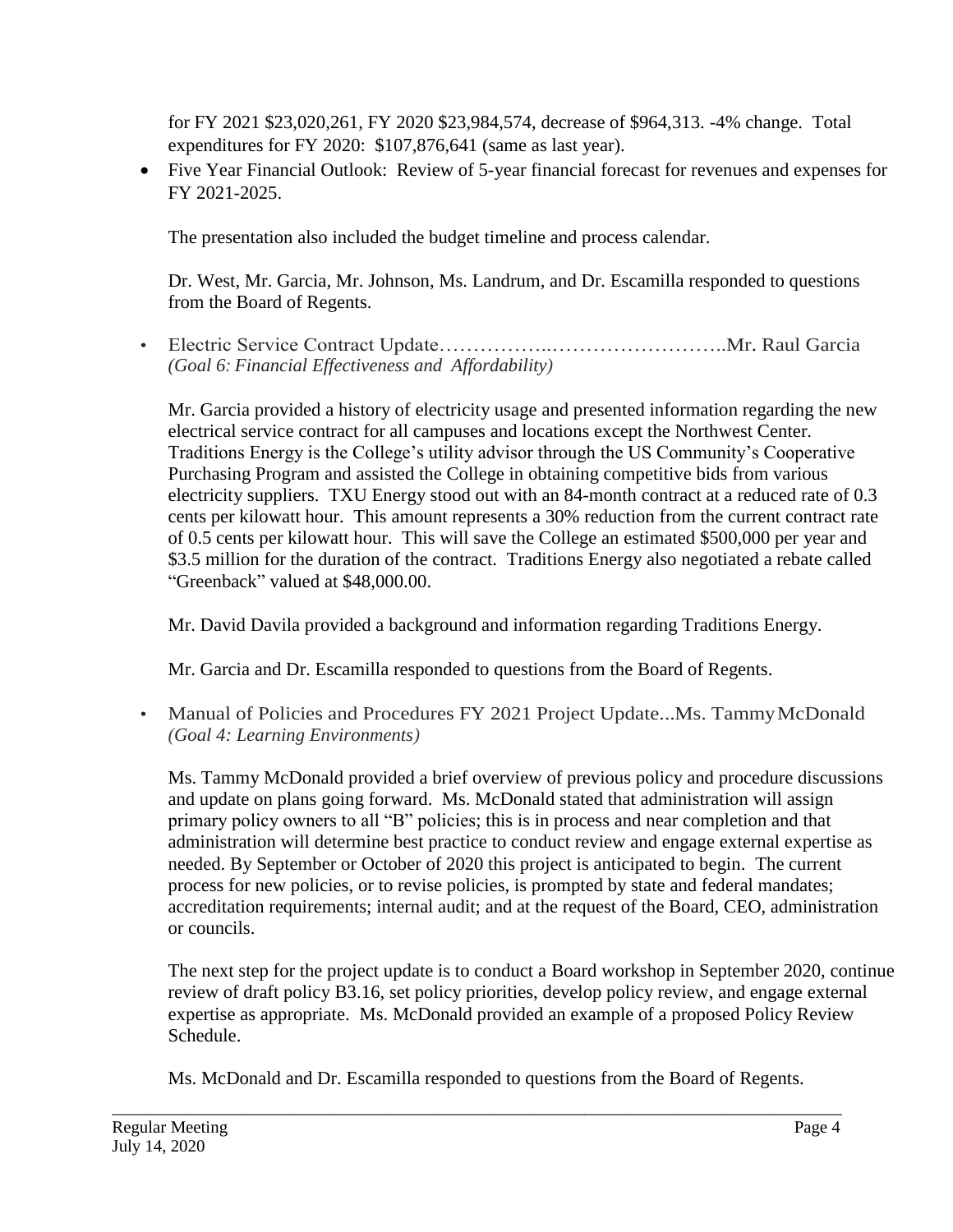• 2014 Bond East and West Campus Programming.........................Mr. John Strybos *(Goal 4: Learning Environments)*

Mr. Strybos stated that his presentation was in response to a request from the Board at last month's meeting for information regarding the 2014 Bond East and West Campus Programming. Mr. Doug Lowe continued the presentation with the proposed overall plan for renovations and what is included in the program for the East and West Campuses. Mr. Lowe further discussed what was included in the program and how it is grounded in the vision and goals important to the College. Mr. Lowe gave detailed information regarding the proposed plan for renovations of the East Campus in 3 different phases that include the Heldenfels Administration Building (will become a One Stop Enrollment Center), Fine Arts Music (will be renovated for general academics), White Library renovations, Memorial Classroom Building (will become the Executive Administration Building), Harvin Student Center (will expand for student services and student life), and the Multiservice Center (will be renovated). Included in the renovations of the 2014 Bond is a project to work on the campus' edge to identify Del Mar College as a place that is more distinct when arriving onto the East campus. Additionally, there will also be roofing updates to the East and West Campuses and to the West Campus General Purpose Building. Improvements to landscaping, sidewalks, paving, and signage is planned as well. Mr. Lowe further discussed the budget for the total project of \$42 million and reviewed the proposed schedule and calendar for the 2014 Bond renovations.

Mr. Strybos, Mr. Lowe, and Dr. Escamilla responded to questions from the Board of Regents.

## PENDING BUSINESS:

• Status Report on Requested Information…………………………………………….Ms. Carol Scott *(Goal 5: Workforce Development, Community Partnerships, and Advocacy)*

Chair Scott reviewed the list of pending business.

# CONSENT AGENDA

## CONSENT MOTIONS:

*(At this point the Board will vote on all motions not removed for individual consideration.)*

# ITEMS FOR DISCUSSION AND POSSIBLE ACTION:

1. Approval of Minutes: Board Retreat, May 28-29, 2020 Regular Board Meeting June 9, 2020 *(Goal 5: Workforce Development, Community Partnerships, and Advocacy)*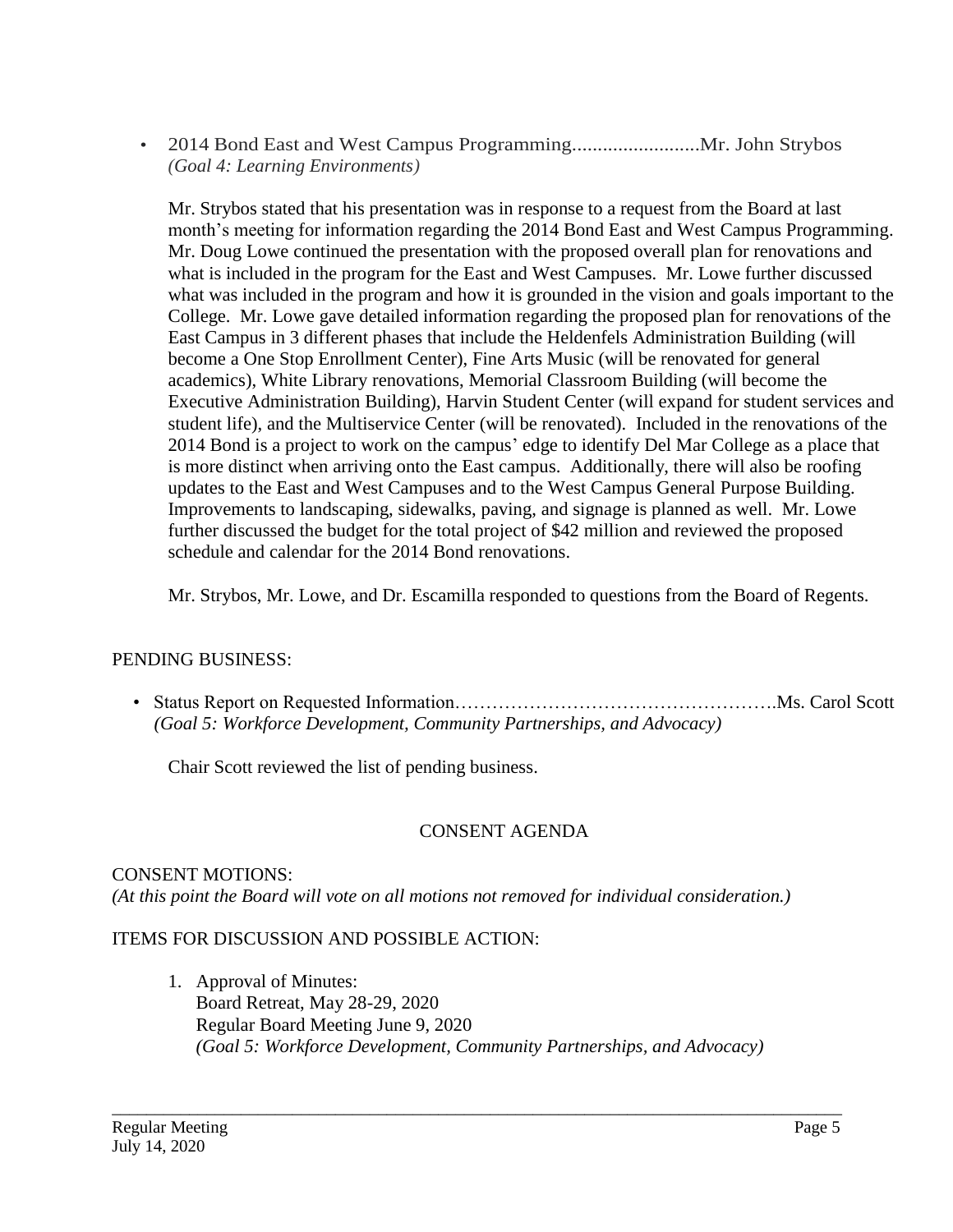2. Acceptance of Investments for June 2020 *(Goal 6: Financial Effectiveness and Affordability)*

> Regent Averyt made a motion to approve the Consent Agenda items. Regent Hutchinson seconded the motion. There was no further discussion from the Board. A roll call vote was taken, and the motion passed unanimously, 7-0 amongst Regents present, with Regents Averyt, Bennett, Estrada, Hutchinson, Salinas, Scott, and Sherwood in favor.

# REGULAR AGENDA

3. Discussion and possible action regarding Order Calling 2020 Regent General Election and Candidate Information ………………………..……………..Ms. Tammy McDonald and Ms. Jessica Alaniz *(Goal 5: Workforce Development, Community Partnerships, and Advocacy)*

Ms. McDonald introduced Augustin Rivera, Jr., General Counsel, who read the Order Calling the 2020 Del Mar College District Board of Regents General Election.

> Regent Hutchinson made a motion to approve the Order Calling the 2020 Del Mar College District Board of Regents General Election. Regent Sherwood seconded the motion. There was no further discussion from the Board. A roll call vote was taken, and the motion passed unanimously, 7-0, amongst Regents present, with Regents Averyt, Bennett, Estrada, Hutchinson, Salinas, Scott, and Sherwood in favor.

Ms. Jessica Alaniz presented information regarding the application information. The filing period for potential candidates begins July 18, 2020 and ends August 17, 2020. In lieu of obtaining an election packet in person, a candidate may request a packet via email, request a packet to be mailed via the United States Postal Service, or may also access a complete packet online.

4. Discussion and possible action regarding the College's Quarterly Investment Report for Period Ending May 31, 2020 ………………………..…………………………………..Mr. Raul Garcia *(Goal 6: Financial Effectiveness and Affordability)*

Mr. Garcia introduced Mr. David McElwain with Patterson & Associates. Mr. McElwain presented his report regarding the College's investments, performance and current economic conditions affecting the investments. Mr. McElwain also reported on the stock market, international markets, and interest rates.

Unemployment rates in January 2020 were 3% and because of the shutdown, the unemployment rate went down to about 15%. Since reopening, there have been about 4.8 million jobs filled which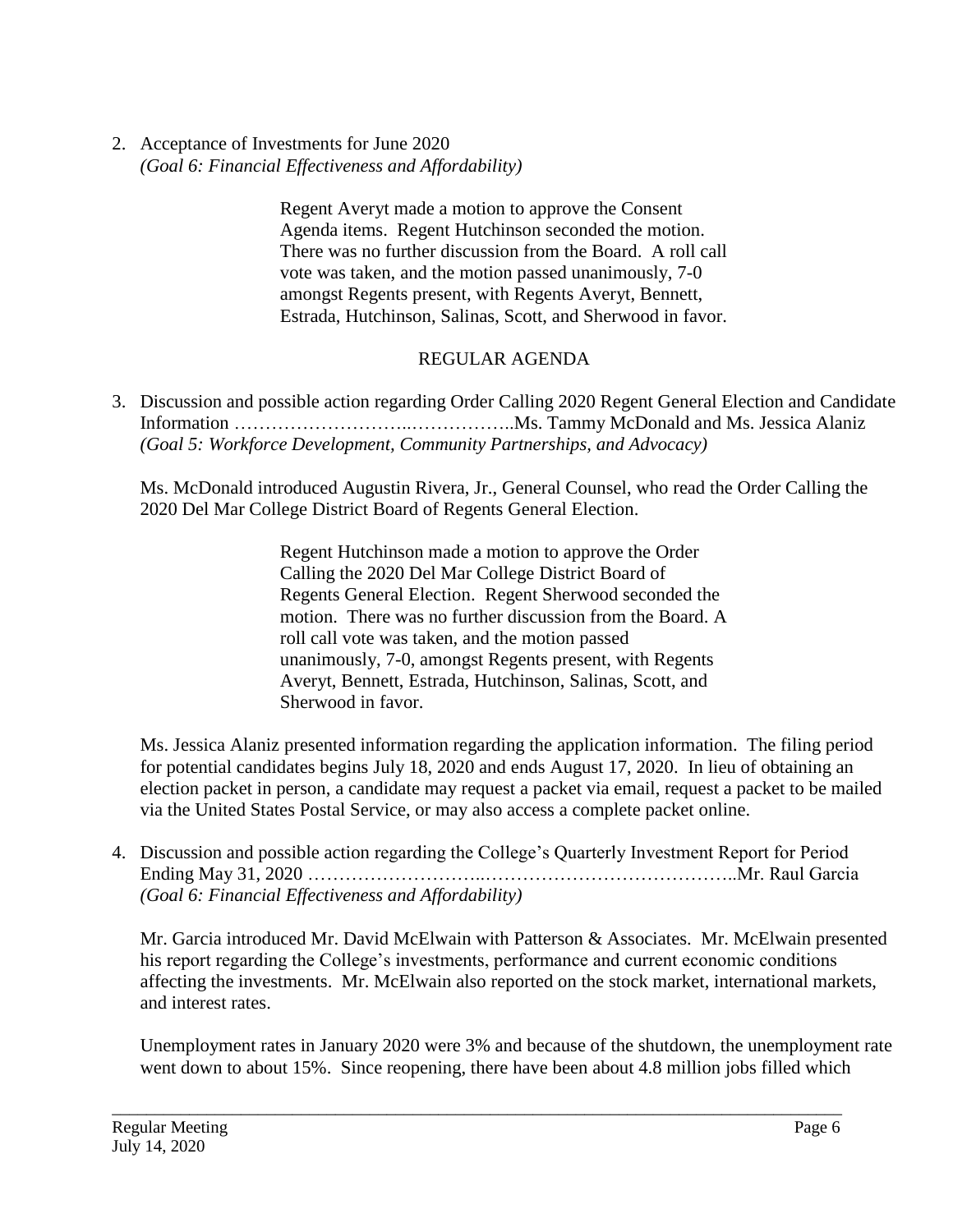turned the unemployment rate to 11%. The Federal Reserve has provided money into the economy from relief checks to funding for commercial paper programs. The Federal Fund rate will remain the same until there is a meaningful pickup in the economy. The College's fiscal quarter earnings were \$435,730 in February 2020 and \$405,675 earnings for May 2020. Mr. McElwain stated that they maximized the height of commercial paper in the pool fund group. Series 2018 (A & B) Tax Bond Funds fiscal quarter earnings were \$389,423.00 due to construction projects being paid out. Municipal Bonds are at a 1.906% yield which will be the bright spot of the College's Portfolio for the foreseeable future.

Mr. McElwain and Mr. Garcia responded to questions by the Board of Regents.

Regent Averyt made a motion to adopt the College's Quarterly Investment Report. Regent Bennett seconded the motion. There was no further discussion from the Board. A roll call vote was taken, and the motion passed unanimously, 7-0 amongst Regents present, with Regents Averyt, Bennett, Estrada, Hutchinson, Salinas, Scott, and Sherwood in favor.

5. Discussion and possible action related to a Resolution Adopting Investment Policy and Investment Strategy, 2020 ………………………..…………………………………………..Mr. Raul Garcia *(Goal 6: Financial Effectiveness and Affordability)*

Mr. Garcia stated that per the Board's Policy B4.6.25, this annual review is required to recommend any changes. Mr. Garcia introduced Mr. McElwain again to further discuss the Quarterly Investment Report dated February 29, 2020-May 31, 2020. Mr. McElwain stated that due to the need to be more flexible and find pockets of value in such a compressed environment, he is recommending to extend the maximum maturity of commercial paper from 180 days to 270 days which is allowed by the Public Funds Investment Act. A second recommendation is to change the percentage from 20% to 30% to take advantage of municipal bonds to give the College better yields.

> Regent Salinas made a motion to approve the Resolution adopting Investment Policy and Strategy with suggested changes. Regent Sherwood seconded the motion. There was no further discussion from the Board. A roll call vote was taken, and the motion passed unanimously, 7-0 amongst Regents present, with Regents Averyt, Bennett, Estrada, Hutchinson, Salinas, Scott, and Sherwood in favor.

6. Discussion and possible action related to a Resolution adopting the authorized Broker/Dealer list…………….………………..………………………………………………….Mr. Raul Garcia *(Goal 6: Financial Effectiveness and Affordability)*

\_\_\_\_\_\_\_\_\_\_\_\_\_\_\_\_\_\_\_\_\_\_\_\_\_\_\_\_\_\_\_\_\_\_\_\_\_\_\_\_\_\_\_\_\_\_\_\_\_\_\_\_\_\_\_\_\_\_\_\_\_\_\_\_\_\_\_\_\_\_\_\_\_\_\_\_\_\_\_\_\_\_\_\_\_

Mr. Garcia stated that the annual review is required by Government Code Section 2256.025, the Texas Public Investment Act and in accordance with Board Policy B4.6.25. Mr. Garcia stated that the College is required to revise or adapt a list of qualified brokers authorized to engage in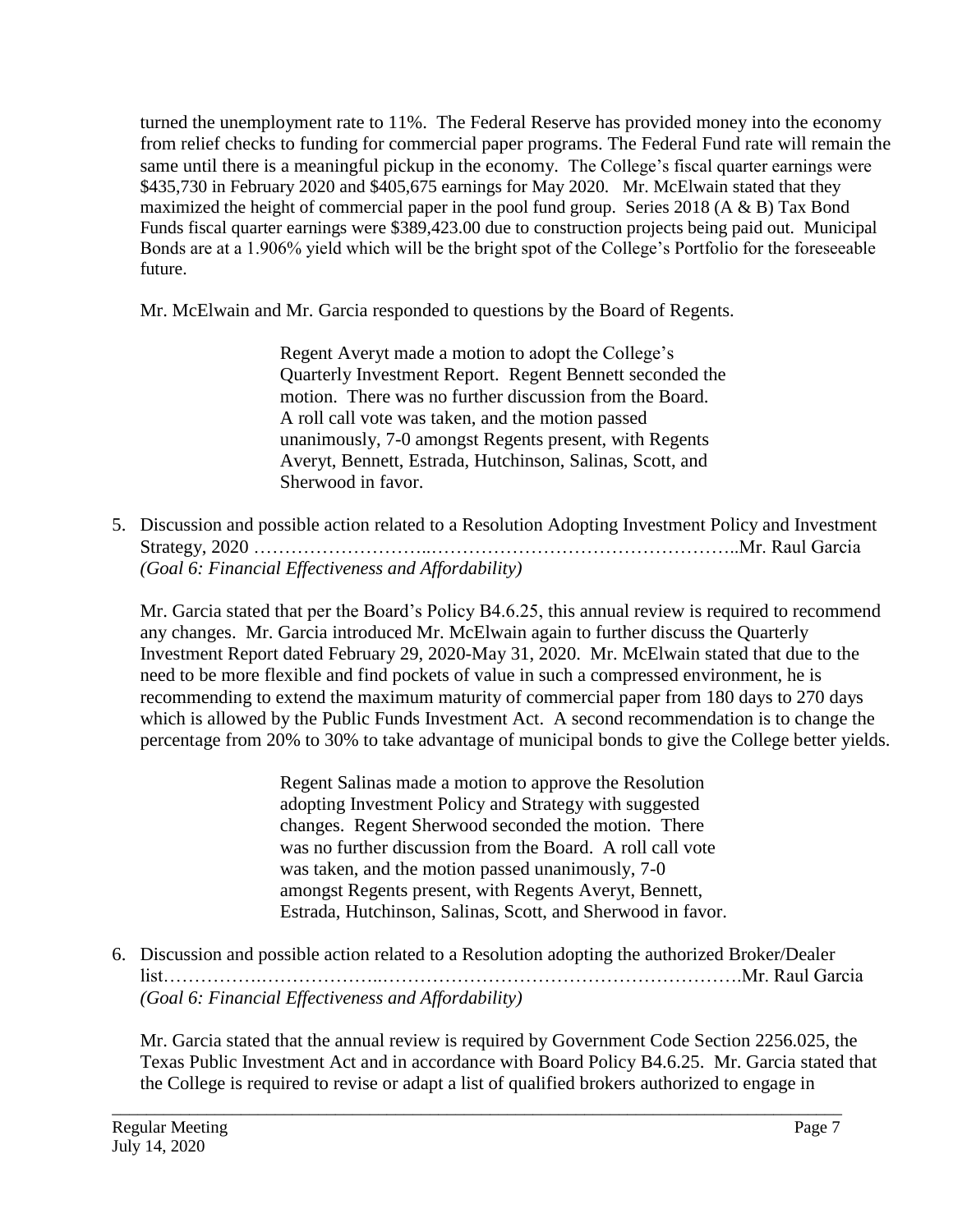investment activities on an annual basis. Mr. McElwain discussed the brokers and recommendations. A list of Brokers was provided to the Board for review which included two new additions, Robert Baird and UBS Financial. Additional changes included name changes for companies because of mergers.

> Regent Bennett made a motion to approve the Resolution adopting the Broker/Dealer list. Regent Hutchinson seconded the motion. There was no further discussion from the Board. A roll call vote was taken, and the motion passed unanimously, 7-0 amongst Regents present, with Regents Averyt, Bennett, Estrada, Hutchinson, Salinas, Scott, and Sherwood in favor.

The Board of Regents recessed at 4:15 p.m.

The Board of Regents reconvened at 4:26 p.m.

7. Discussion and possible action regarding the College's Quarterly Financial Report for the period ending May 31, 2020……….…………..…………………………………………..Mr. Raul Garcia *(Goal 6: Financial Effectiveness and Affordability)*

Mr. Garcia reviewed the financial statement for the third quarter ending May 2020. The property tax revenue collection rate was 98% through the end of May 2020. The tuition and fees revenue collections rate is 85% through the end of May as well. Mr. Garcia provided an overview of operating revenues, expenses, assets. Mr. Garcia also presented information regarding the College's Current Operating Funds as of May 2020.

> Regent Bennett made a motion to approve the College's third quarter ending May 2020. Regent Sherwood seconded the motion. There was no further discussion from the Board. A roll call vote was taken, and the motion passed unanimously, 7-0 amongst Regents present, with Regents Averyt, Bennett, Estrada, Hutchinson, Salinas, Scott, and Sherwood in favor.

At 4:32 p.m., the Chair announced the Board was going into Closed Session pursuant to:

- 8. CLOSED SESSION pursuant to:
	- A. **TEX. GOV'T CODE § 551.087:** (Economic Development Negotiations), regarding (1) commercial or financial information that the governmental body has received from a business prospect that the government body seeks to have locate, stay, or expand in or near the territory of the governmental body and with which the governmental body is